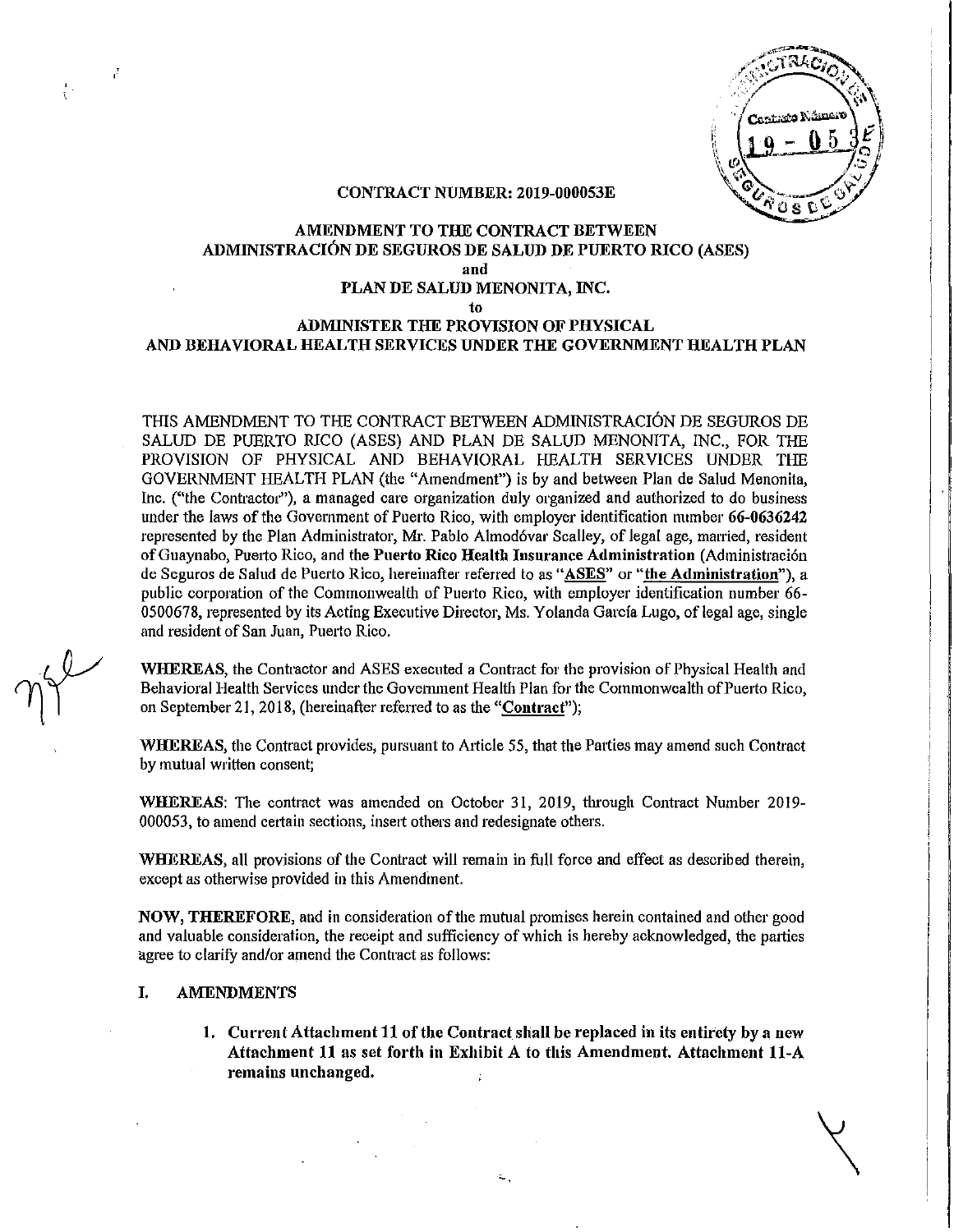

- 2. A new Section 22.1.1.1 shall be added:
- 22.1.1.1 For the rating period beginning November 1, 2019 and ending June 30, 2020; GHP (Vital) PMPM Premium Rates included in Attachment 11 will be updated retroactively for the change in morbidity from the base period used for rate development to the rating period. The change in morbidity, for each rate cell, will be calculated by comparing the risk score based on claims incurred November 2016 - April 2017 (paid through July 2017) to the risk score based on claims incurred November  $2019 -$ April 2020 (paid through July 2020) using CDPS v6.3.

# II. RATIFICATION

All other terms and provisions of the original Contract, as amended by Contract Amendments  $A$ , B, C, 0 and E and of any and all documents incorporated by reference therein, not specifically deleted or modified herein shall remain in full force and effect. The Patties hereby affirm their respective undertakings and representations as set forth therein, as of the date thereof. Capitalized terms used in this Amendment, if any, shall have the same meaning assigned to such terms in the Contract.

### III. EFFECT; CMS APPROVAL

The Parties agree and acknowledge that this Amendment, including any attachments, is subject to approval by the United States Department of Health and Human Services Centers for Medicare and Medicaid Services ("CMS"), and Financial Oversight and Management Board of Puerto Rico (" $FOMB$ "); ASES shall submit this Amendment for approval by those regulatory bodies;

Following CMS and FOMB approval of the updated PMPM Payment rates attached hereto as Exhibit A, which the Parties acknowledge and agree may occur after the Amendment Effective Date (defined in Amendment § IV below), such updated PMPM Payment rates shall be applied as of November I, 2019 (the "Updated PMPM Payment Rates") as agreed upon in Contract Amendment 2019-000053D; *provided that*,

- (1) Notwithstanding the foregoing, because Updated PMPM Payment Rates are subject to CMS and FOMB approval, ASES will continue to pay Contractor at the PMPM Payment rates that existed prior to the Amendment Effective Date until such time as the Updated PMPM Payment Rates have been approved by CMS and the FOMB; and
- (2) Within thhty (30) calendar days following CMS and FOMB approval of Updated PMPM Payment Rates, the patties shall begin to reconcile any difference between (i) PMPM Payments that ASES made to Contractor after November 1,2019, and (ii) Updated PMPM Payment Rates.

### IV. AMENDMENT EFFECTIVE DATE

Contingent upon approval of CMS and the FOMB, this Amendment shall become effective as of the date of its signature and (the "Amendment Effective Date"), and remains in effect throughout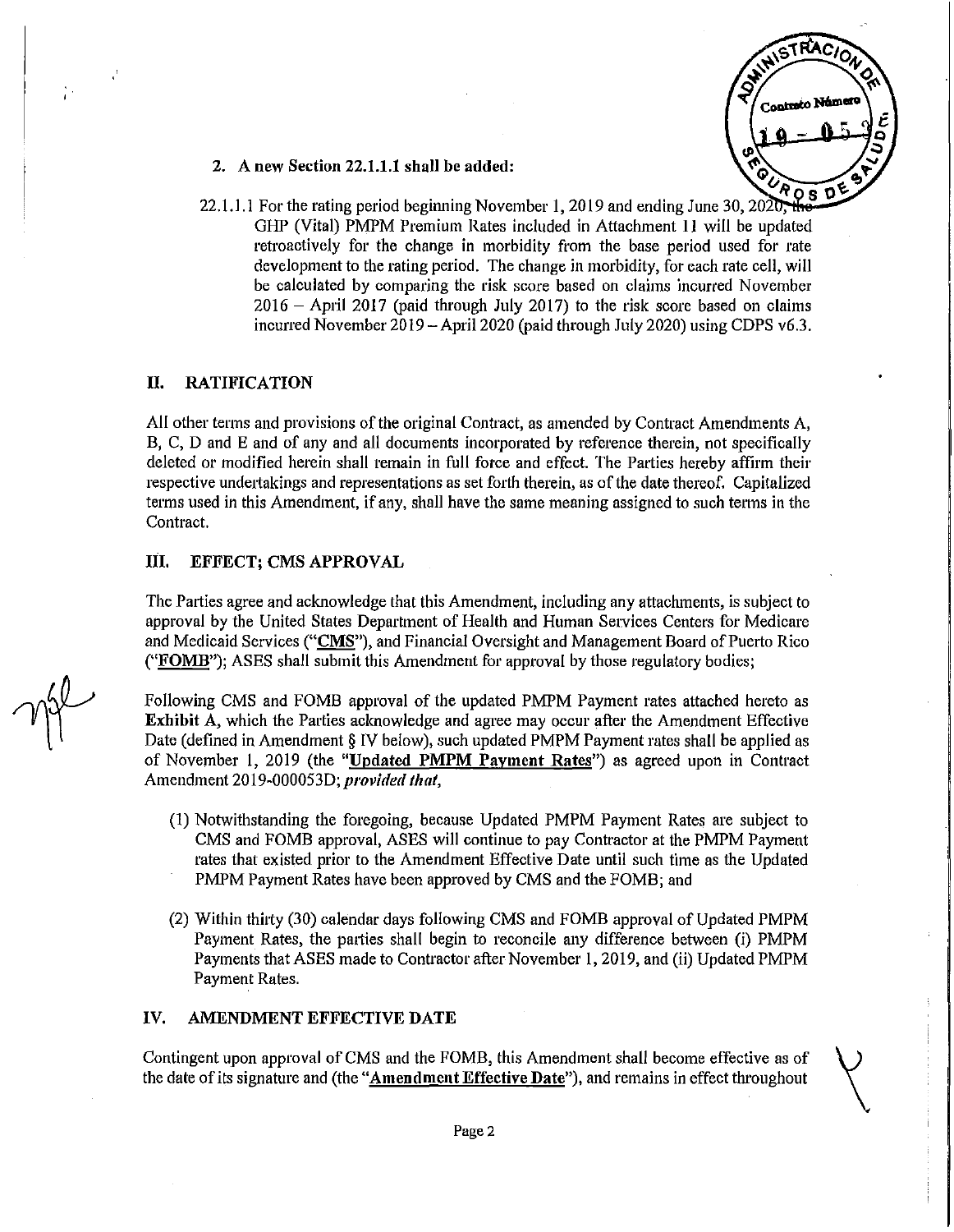the term of the Contract.

 $\mathcal{L}$ 

# V. ENTIRE AGREEMENT

This Amendment constitutes the entire understanding and agreement of the Parties with regards to the subject matter hereof, and the parties by their execution and delivery of this Second Amendment to the Contract hereby ratify all of the terms and conditions of the Contract, as amended by Contract Number 2019-000053, including amendments A, B, C, D and E, as supplemented by this Agreement.

The Parties agree that ASES will be responsible for the submission and registration of this Amendments in the Office of the Comptroller General of the Commonwealth, as required under law and applicable regulations.

[Signature Page Follows]

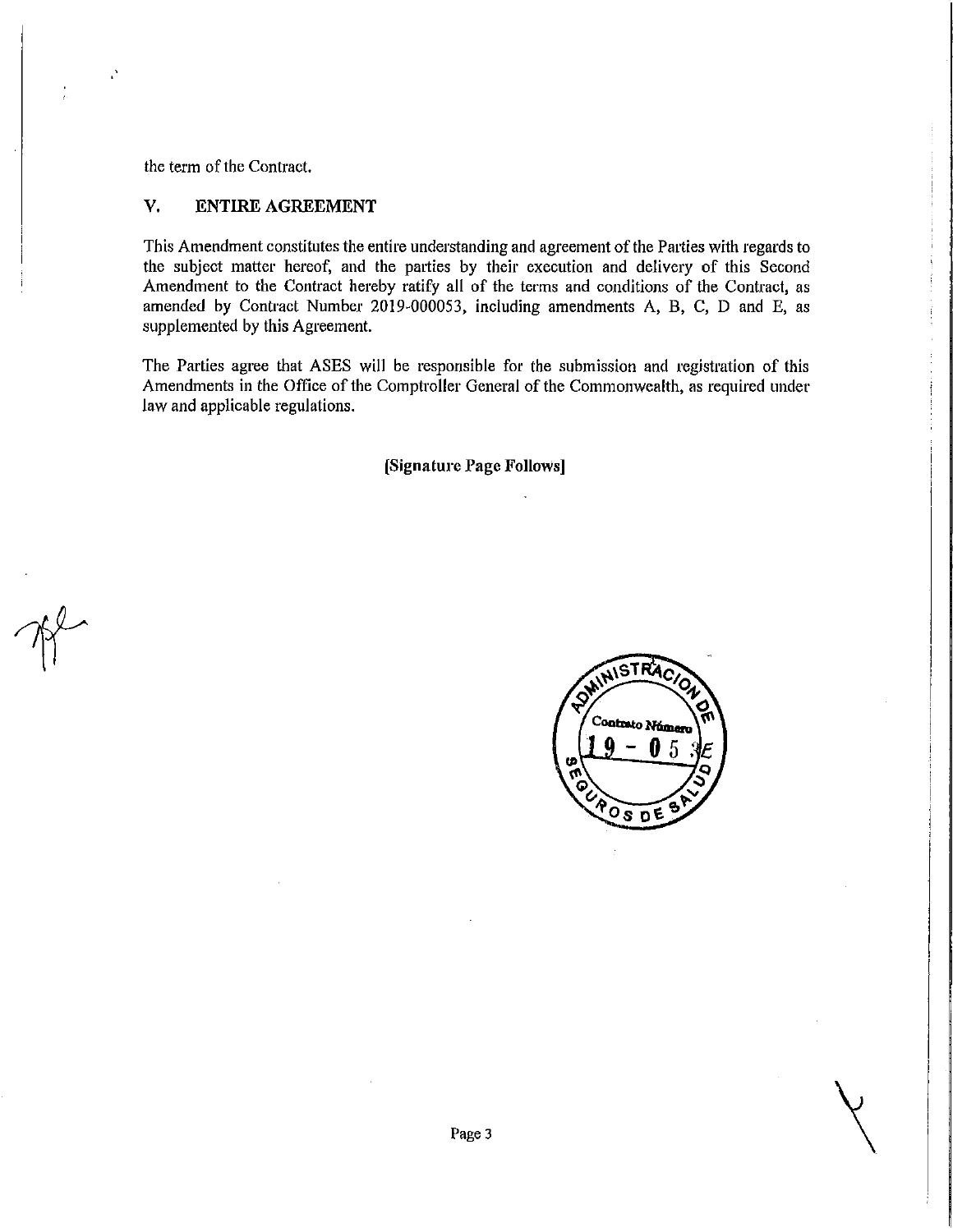**ACKNOWLEDGED BY THE PARTIES by their** duly authorized representatives on this *IS-* day of *NOV.* ,2019.

**ADMINISTRACI6N DE SEGUROS DE SALUD DE PUERTO RICO (ASES)**

 $\frac{1}{2}\sqrt{\frac{1}{\pi}}\left(\frac{\sqrt{2}}{2}\right)^{\frac{1}{2}}$ 

Ms. Yolanda Garcia (Jugo, Acting Executive Director EIN: 66-05000678

 $n|$  $5|$  2019

Date

PL|A|N DE SALUQ MENONITA, INC. I

Mr. Pablo Almodóvar Scalley, Plan Administrator EIN:  $66 - 0636242$ 

 $11/15/20/9$ 

Date

Account No. 256-5325 to 5330

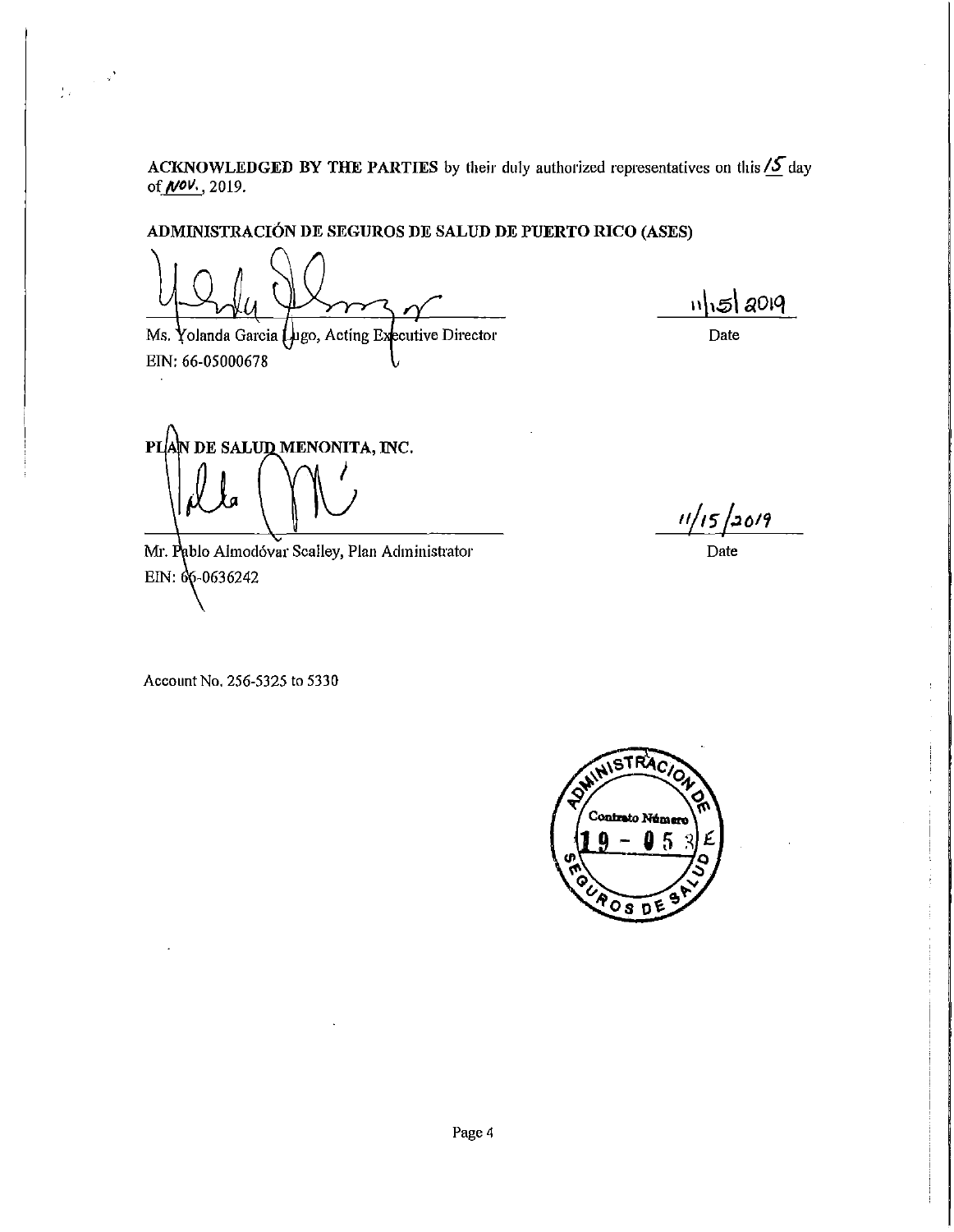# **Exhibit A** (Attachment 11)



 $\vee$ 

Ŷ,  $\begin{array}{c} 1 \\ 1 \\ 1 \\ 1 \end{array}$ 

 $\mathbb{F}_q$ 

 $\frac{1}{2}$ 

 $\ddot{\phantom{a}}$ 



 $\frac{1}{1}$ 

 $\ddot{\phantom{0}}$ 

 $\mathfrak{p}% _{T}=\mathfrak{p}_{T} \text{, }T_{T}=\mathfrak{p}_{T} \text{, }T_{T}=\mathfrak{p}_{T} \text{, }T_{T}=\mathfrak{p}_{T} \text{, }T_{T}=\mathfrak{p}_{T} \text{, }T_{T}=\mathfrak{p}_{T} \text{, }T_{T}=\mathfrak{p}_{T} \text{, }T_{T}=\mathfrak{p}_{T} \text{, }T_{T}=\mathfrak{p}_{T} \text{, }T_{T}=\mathfrak{p}_{T} \text{, }T_{T}=\mathfrak{p}_{T} \text{, }T_{T}=\mathfrak{p}_{T} \text$